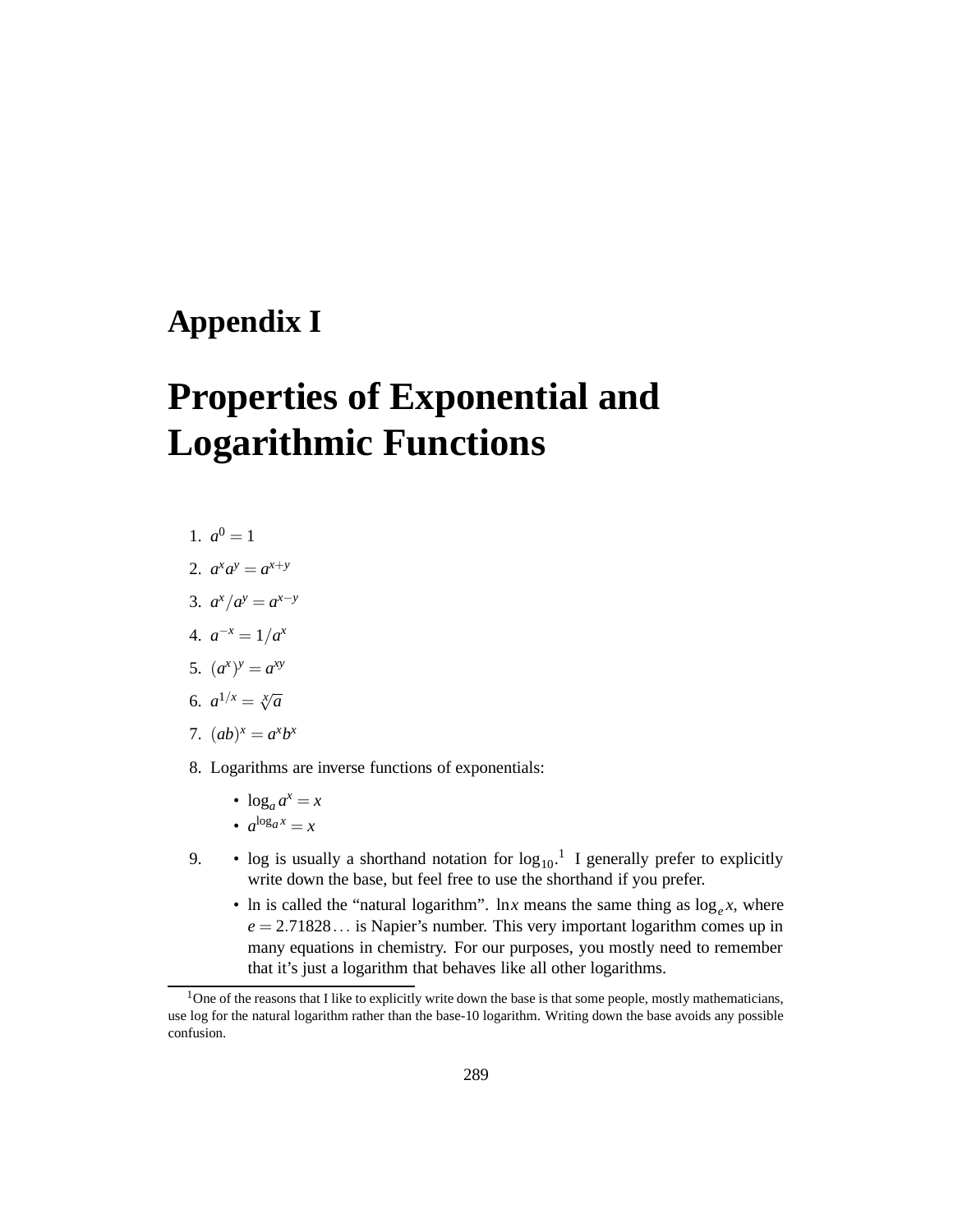- 10.  $\log_a 1 = 0$
- 11.  $\log_a(xy) = \log_a x + \log_a y$
- 12.  $\log_a(x/y) = \log_a x \log_a y$
- 13.  $\log_a(1/x) = -\log_a x$
- 14.  $\log_a(x^y) = y \log_a x$